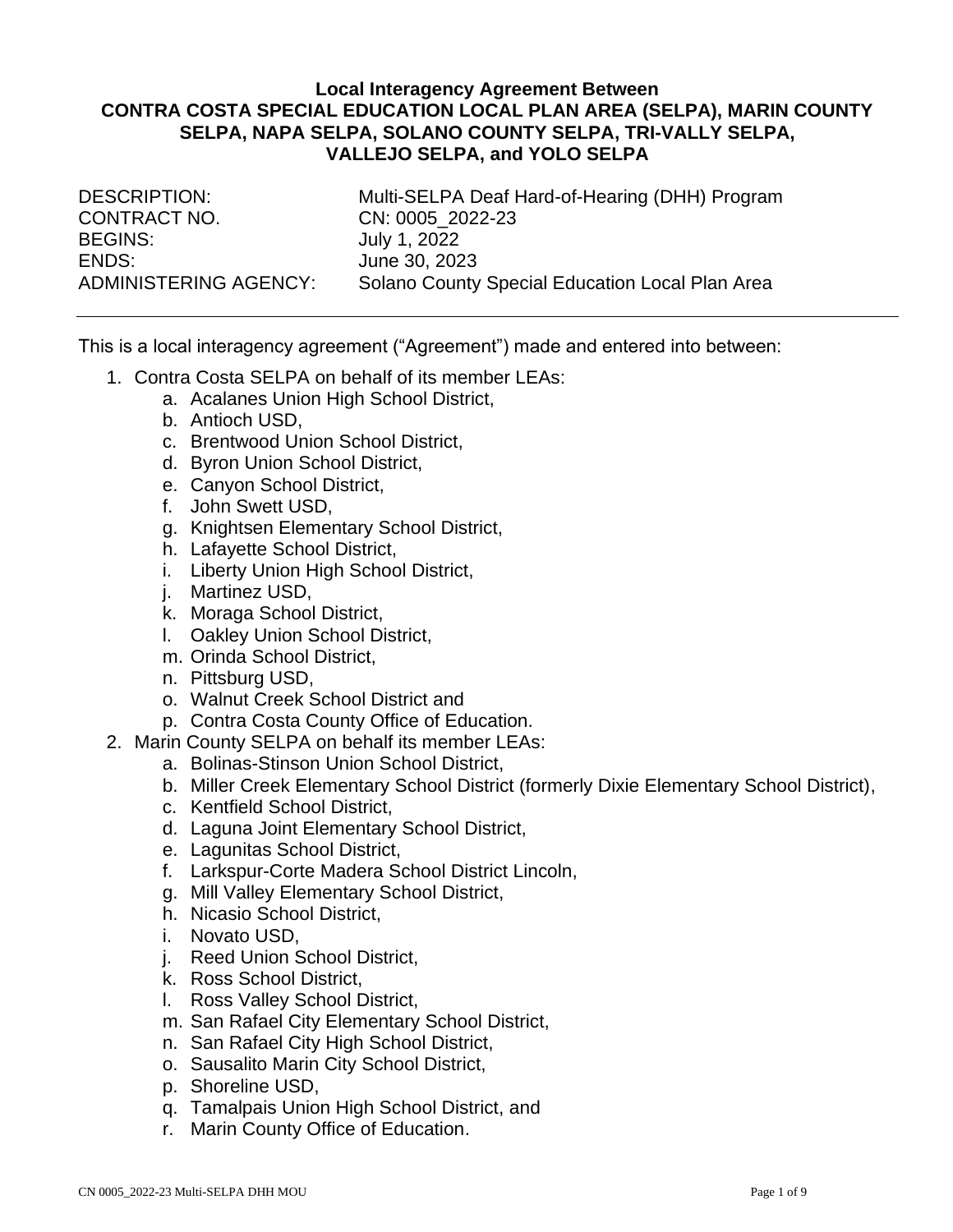- 3. Napa SELPA on behalf of its member LEAs:
	- a. Calistoga Joint USD,
	- b. Howell Mountain Elementary School District,
	- c. Napa Valley USD,
	- d. Pope Valley Union Elementary School District
	- e. St. Helena USD, and
	- f. Napa County Office of Education.
- 4. Solano County SELPA, on behalf of its member Local Education Agencies (LEAs):
	- a. Benicia Unified School District (USD),
	- b. Dixon USD,
	- c. Fairfield-Suisun USD,
	- d. Travis USD,
	- e. Vacaville USD, and
	- f. Solano County Office of Education.
- 5. Tri-Valley SELPA on behalf of its member LEAs:
	- a. Alameda County Office of Education
	- b. Dublin Unified School District
	- c. Livermore Valley Joint Unified School District
	- d. Mountain House School District
	- e. Pleasanton Unified School District
	- f. Sunol Glen Unified School District
- 6. Vallejo City Unified School District/Special Education Local Plan Area (SELPA); and
- 7. Yolo SELPA on behalf its member LEAs:
	- a. Davis Joint USD,
		- b. Esparto USD,
		- c. Washington USD,
		- d. Winters Joint USD,
		- e. Woodland Joint USD, and
	- f. Yolo County Office of Education.

Hereinafter, the above referenced SELPAs and their respective Member LEAs shall be collectively referenced as the "Parties."

# **1) PURPOSE**

The purpose of this document is to articulate and clarify the continuum of services for students eligible as students with deafness or a hearing impairment (D/HH) within the Contra Costa, Marin, Napa, Solano, Tri-Valley, Vallejo, and Yolo County SELPAs, and to provide access to those services for D/HH students for all seven SELPAs.

In an effort to maintain the economy of scale necessary to justify these low incidence programs, the SELPAs agree that every effort will be made to place D/HH students locally.

### Regionalized Continuum of Services

The regionalized continuum of services included under this Agreement includes the following placements:

Napa Services:

a) Infant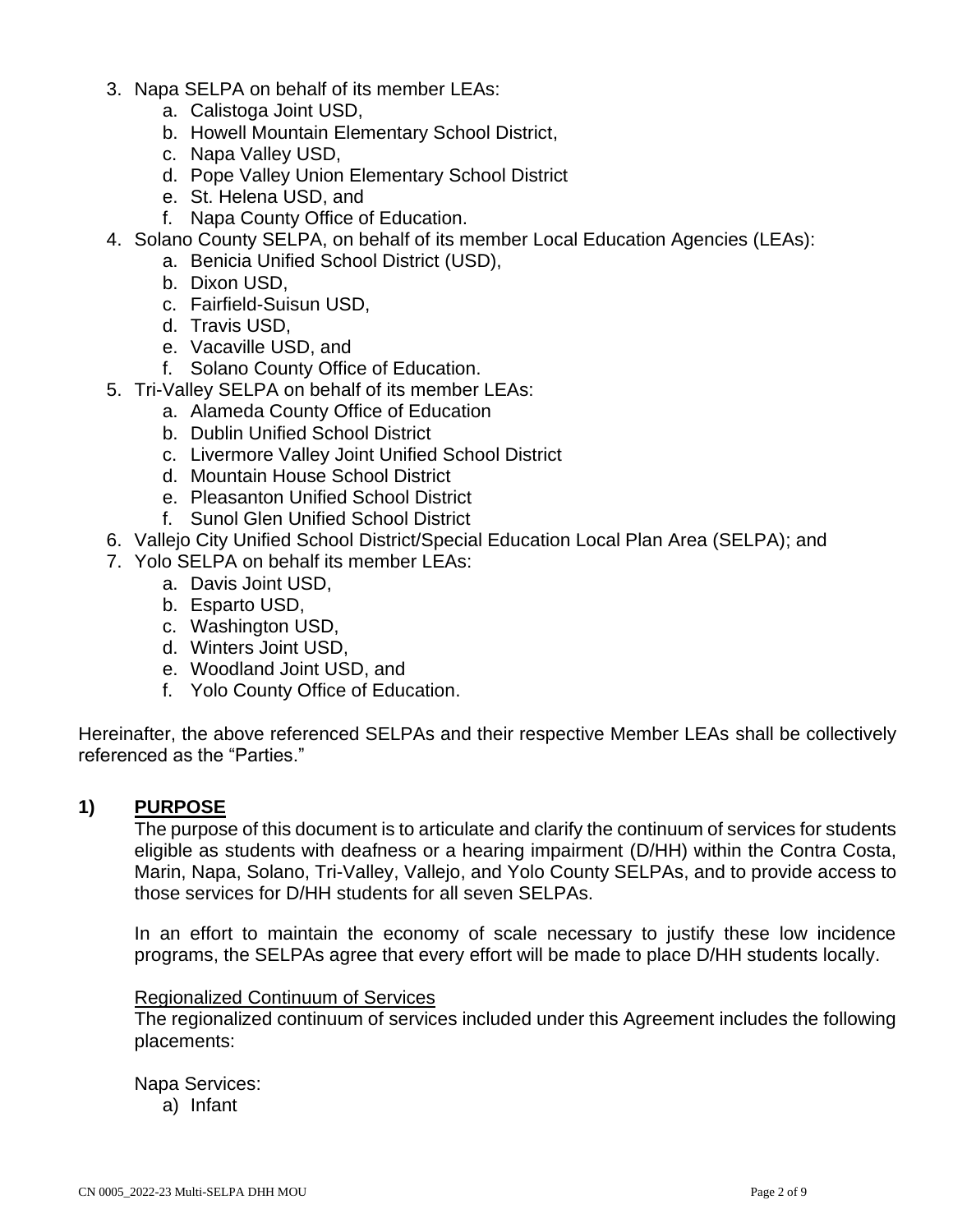Vallejo School Based Programs:

- a) Infant,
- b) Preschool, and
- c) Elementary (T/K, K-5)

Solano School Based Programs:

- a) Infant/Toddler,
- b) Middle School (6-8), and
- c) High School (9-2)

# **2) TERMS**

As used in this Agreement, the term "sending LEA or District" is synonymous with "LEA or District of residence." The term "receiving LEA or District" is synonymous with "LEA or District of service."

### Referral Point of Contact:

Each SELPA shall have a designated person as a point of contact for students referred to the regional D/HH programs.

### Referral Process for DHH Services

- a) To initiate a request to consider an intra- or inter-SELPA placement to access D/HH services not provided by the sending LEA, the sending LEA/SELPA submits a referral to the receiving regionalized DHH program.
- b) An IEP team meeting may but need not always be held by the sending LEA to make a referral to the regionalized D/HH Program.
- c) A visit to the new placement by the sending LEA team may take place to assist in determining whether placement in the regionalized DHH program should be considered by the IEP team.
- d) The receiving DHH program staff may observe the student in his/her current setting and/or review student's records, with Parent consent.
- e) An IEP team meeting with staff from both the sending and receiving LEA/SELPA will be convened to make decisions regarding the appropriateness of the DHH placement. Placement will be contingent on the agreement of both the sending and receiving LEAs/SELPAs and the parents' written consent.
	- a. One possible outcome of that IEP meeting may be to place the referred student on a Diagnostic/Interim Placement in the receiving LEA for up to 60 days. The Diagnostic/Interim placement will be used to determine the appropriateness of the placement long-term.
- f) The student will register at the receiving LEA's school prior to starting the new placement. The sending LEA will send all information to the receiving SELPA or LEA.
- g) For annual, triennial or special IEP team meetings, the receiving LEA will provide parent notification and send IEP notices to SELPA staff of the sending LEA. (The sending LEA notifies until the student is placed.)
- h) The process will NOT be subject to interdistrict transfers.

### Case Management

Case management is recognized to be a shared responsibility across the district of service and district of residence. Ultimate responsibility for offering a FAPE lies with the district of residence.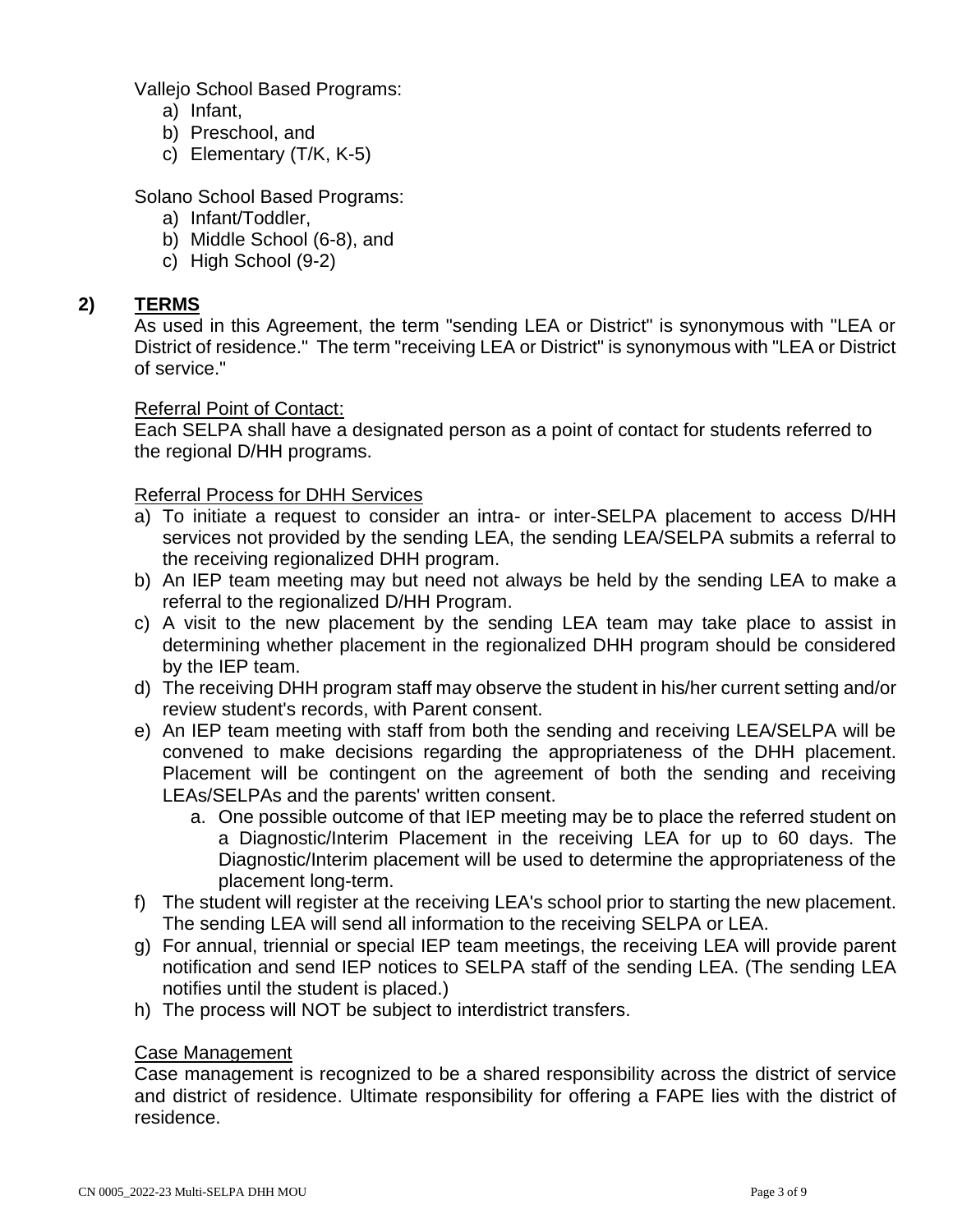## Special Education Information System (SEIS) Records

It is understood that the district of service will maintain the records in SEIS and the SELPA/district of residence will be added as a "service provider" on the account. Confidential student file remains with the district of residence. Documents such as the most current audiogram and signed parent consent should be attached to SEIS and maintained in the pupil record.

### Class Size

Typical enrollment is understood to be 10 students per class, with 12 students per class being the upper limit (and contractual limit for Vallejo). It is also understood that if a class is at the upper limit and a placement is needed in that class, supplemental staff (e.g., interpreters and/or paraeducators) will be added to the class to accommodate the additional student.

### Program Locations

It is understood that the regional D/HH programs are hosted on district sites, and that the students enrolled in these programs are considered students of the district of service, and that the students are bound by the respective district/school handbook. The district of service maintains the right to discipline a student enrolled in a regional D/HH program on the site as they would any other student enrolled in the district/school. Should the need for a Manifestation Determination arise, the SELPA and district of service and the SELPA and district of residence shall collaborate in the process.

### Delivery of FAPE

It is acknowledged that legal accountability for the delivery of FAPE is the responsibility of both the sending and serving LEAs. To the extent that IEP driven services are fully funded but not delivered by the serving LEA, compensatory education will be the responsibility of the serving LEA. It is understood that the serving SELPA will inform the district of residence immediately in the event of a disruption of services for any reason, in an effort to allow the district of residence the opportunity to address the service delivery issue.

### Infant/Toddler

It is understood that each SELPA maintains its own infant/toddler services. Maintenance of Effort (MOE) for infant/toddler programs is measured by the number of students served. If a SELPA other than the SELPA of residence serves an infant, that student shall count toward the serving SELPA's MOE number. Additionally, the sending LEA will be charged the fee for excess cost for the services provided to the infant/toddler, beyond the J-50 allocation.

### Fee Structure

It is understood that shared services imply shared accountability and shared costs. Specifically, the Parties agree that fees for service will be exchanged for the provision of FAPE as prescribed by the IEP team.

Fees will be based on the actual costs of providing services and will be reviewed annually. Fees will be assessed in January and again in June, prorated for days of enrollment, and will be billed to the LEA that is the district of residence. In the event an LEA fails to remit the payment for placement, the LEA/SELPA of service may, at its sole discretion, issue a 20 day termination notice.

DHH Services: The fee for service calculation will include the actual costs for salaries and benefits for special education teachers, sign language interpreters, speech and language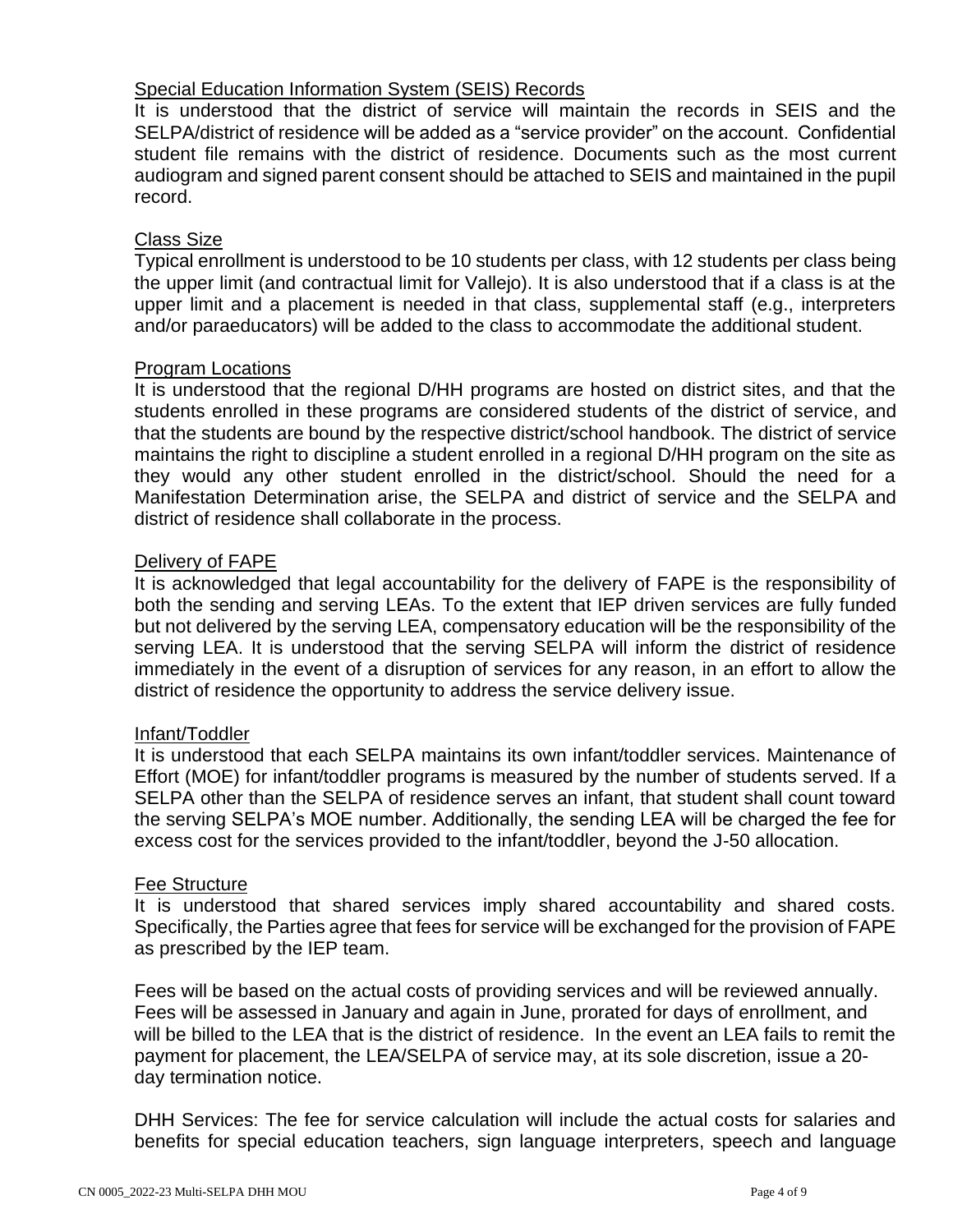therapists, and audiologists. Extended School Year, with a minimum of 20 days, is included in the fee for service.

If the IEP team determines that additional services, other than those listed above, are needed for a student to receive FAPE, the district of residence will be charged the actual cost for the service. This may include but is not limited to audiology, educationally related mental health services, extracurricular activities, real time captioning, and any additional transportation as needed.

The 2022-23 fee for service calculation is based upon program cost per pupil (e.g., per pupil cost = total program cost (less LCFF revenue) / enrollment).

The estimated 2022-23 fee for service in the VCUSD DHH program is \$94,728.

The estimated 2022-23 fee for service in the SCOE DHH program is \$96,784.

### Hearings and Complaints

The student's district of residence (i.e., the district of special education accountability) shall be responsible for all due process hearings and complaint procedures concerning the student. When the district of service becomes aware of any impending complaint or request for due process hearing, it shall immediately notify the Special Education Administrator in the student's district of residence.

Furthermore, the district of service will cooperate fully with the district of residence in the processing of hearings and complaints, as well as any problems encountered by the student or LEA while in the placement.

If legal representation is required, the district of residence shall be responsible for the cost of the attorney, unless the other parties or LEAs choose separate representation. The sending and receiving LEAs shall share liability for the outcome of any hearing and complaint proportional to the responsibility identified in the written outcome.

### Notice of Termination

The LEA/SELPA of service may unilaterally terminate the enrollment of a pupil, with or without cause, provided they furnish the LEA/SELPA of residence 20-days' written notice of the pupil's placement being terminated.

Notice of Termination may not be used to substitute for disciplinary removal of a pupil (e.g., expulsion) or to avoid that pupil's disciplinary due process hearing rights (i.e., to avoid an expulsion under Education Code 48915 et sec.).

### Method of Fee Payment

The serving SELPA will invoice the sending SELPA at P1 and P2. A final adjustment to the per pupil cost will be made by August 1, 2022. Each SELPA shall designate a single point of contact for billing purposes.

# Partial Fees for Dual Enrollment

A prorated payment of fees by districts shall be allowed in instances where a student is dually enrolled in the sending and serving SELPA on a consistent basis per an IEP team decision, as long as it does not affect the serving district's staffing.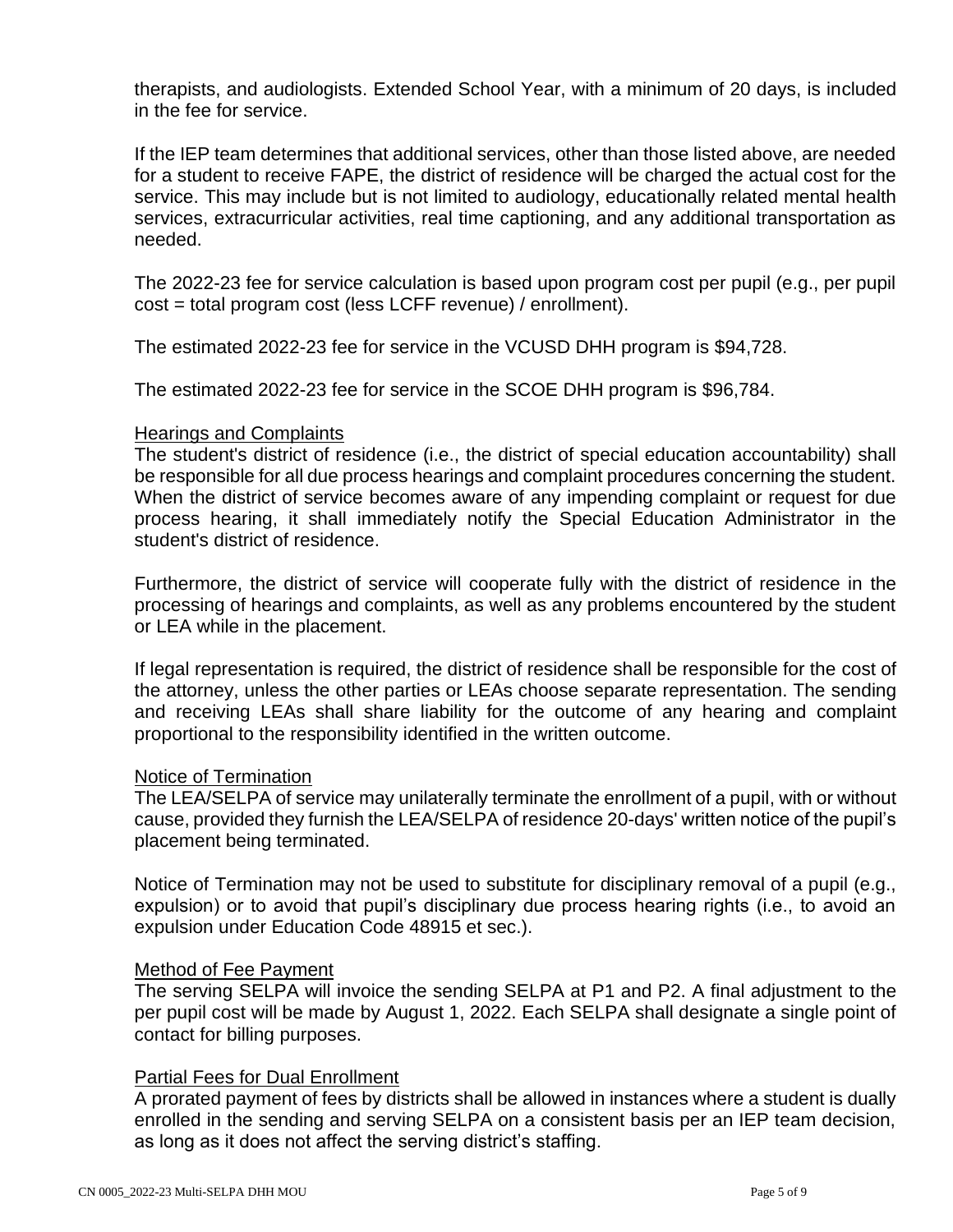# **3) CONTRACT TERM AND ANNUAL REVIEW**

This Agreement shall remain in full force and effect from the date the Agreement is fully executed through June 30, 2023. The Parties agree to complete all services and execute other duties contained within this Agreement by June 30, 2023. Notwithstanding the expiration of this agreement, the Parties will review this agreement annually on or before June 30<sup>th</sup> for the subsequent school year. Such a review will be memorialized in writing (see Appendix A for sample).

# **4) AMENDMENTS**

This Agreement constitutes the entire agreement between the parties. Any amendments or changes to this Agreement shall be made in writing, specifying the change(s) and the effective date(s) and shall be executed by duly authorized representatives of both parties.

# **5) FULL COOPERATION IN CONSUMATING AGREEMENT**

Each Party to this Agreement shall cooperate fully in the execution of any and all other documents and the completion of any additional actions that may be necessary or appropriate to give full force and effect to the terms and intent of this Agreement.

# **6) INDEPENDENT CONTRACTOR**

In the performance of this Agreement, each Party is, at all times, acting and performing as independent contractors, and this Agreement creates no relationship of employer and employee as between any of the Parties, including their respective agents and employees. The Parties agree neither agency nor its agents and employees have any rights, entitlement or claim against the other for any type of employment benefits or workers' compensation or other programs afforded to the other party's employees.

A. Each Party shall be responsible for its applicable State and federal income, payroll and taxes and agrees to provide any workers' compensation coverage as required by California State laws.

# **8) HOLD HARMLESS AND INDEMNIFICATION AGREEMENT**

- A. The Parties agree to mutually indemnify, defend, and hold harmless each and every other participating Parties' employees, agents, and elective and appointive boards from and against any and all claims, suits, losses, damages and liability, including costs and attorney's fees, arising out of negligent or intentional acts or omissions of any Party, its employees or agents.
- B. This indemnification shall extend to claims, suits, losses, damages, injury, and liability for injuries occurring after completion of any Party's services, as well as during the progress of rendering such services.

# **9) CONFLICT OF INTEREST**

The Parties attest that they have no current business or financial relationship with any employees of the SELPA or other SELPA providers that would conflict with this Agreement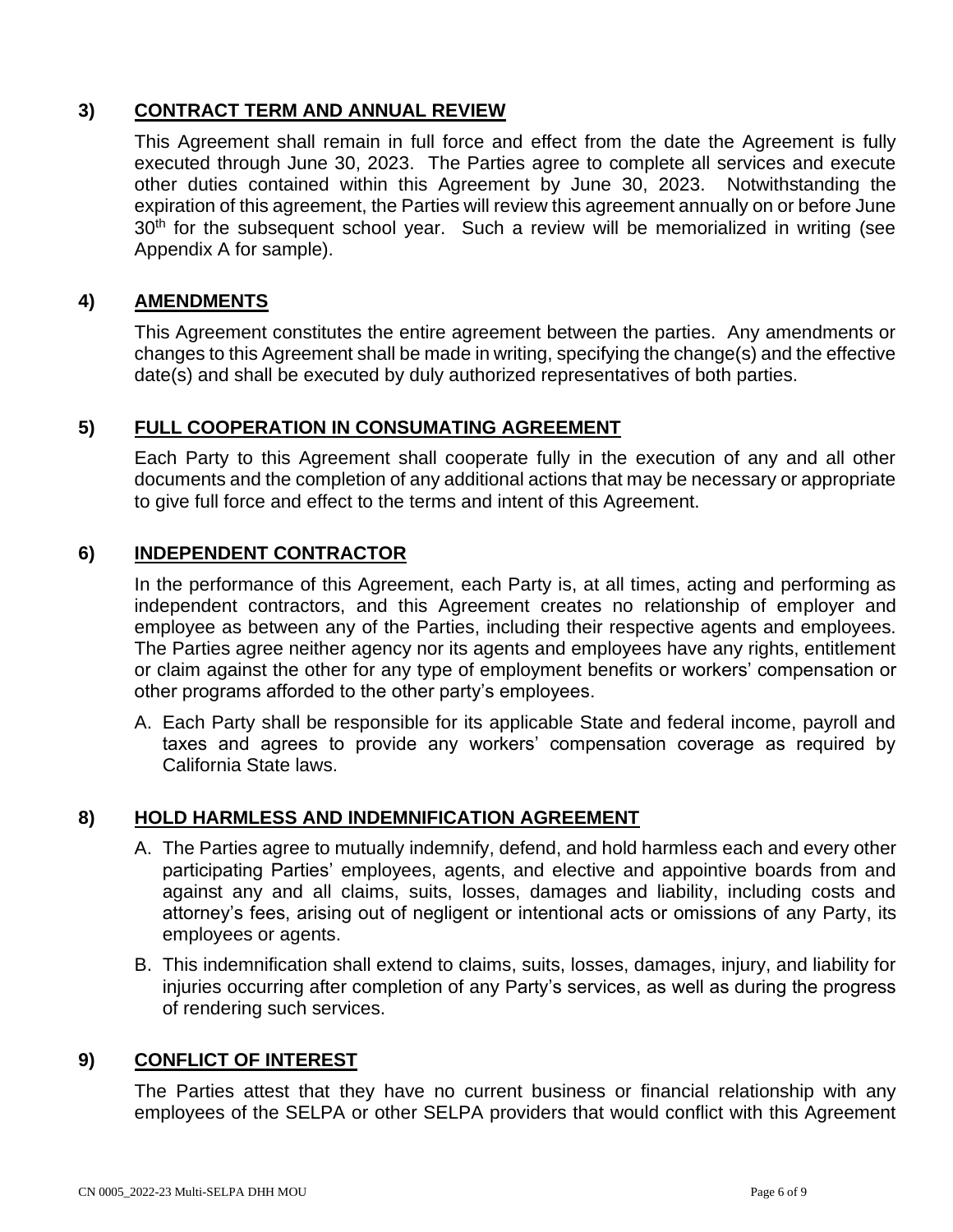and will not enter into any such business or financial relationship with any such employees during or following the period of this Agreement.

## **10) NONDISCRIMINATION**

During the performance of this Agreement, the Parties shall each comply with all applicable federal, State and local laws, rules, regulations and ordinances, including the provisions of the Americans with Disabilities Act of 1990, and Fair Employment and Housing Act, and will not discriminate against employees, applicants or clients because of race, sex, sexual orientation, color, ancestry, religion or religious creed, national origin or ethnic group identification, mental disability, physical disability, medical condition (including cancer, HIV and AIDS), age (over 40), marital status, or use of Family and Medical Care Leave and/or Pregnancy Disability Leave in regard to any position for which the employee or applicant is qualified.

### **11) THIRD PARTY RIGHTS**

Nothing in this Agreement shall be construed to give any rights or benefits to anyone other than the Parties to this agreement.

# **12) CONFIDENTIALITY**

The Parties agree to maintain confidentiality of information and records as required by applicable federal, State and local laws, regulations and rules, and further agree to mutually hold the other party harmless from any breach of confidentiality, as set forth in the hold harmless provisions contained herein.

### **13) SEVERABILITY**

The unenforceability, invalidity, or illegality of any provision(s) of this Agreement shall not render the other provisions unenforceable, invalid, or illegal.

### **14) ENTIRETY OF AGREEMENT**

This Agreement contains the entire agreement with respect to the subject matter hereof, and no other agreement, statement, or promise made by any party, or to any employee, officer or agent of any party which is not contained in this Agreement shall be binding or valid.

### **15) VENUE AND JURISDICTION**

The Parties enter into this Agreement in the County of Solano, State of California, and agree to comply with all applicable laws and regulations therein. Venue is the County of Solano for litigation purposes.

### **16) SIGNATURES IN COUNTERPARTS**

This Agreement may be signed in counterparts such that signatures appear on separate signature pages. A copy or original of this document with all signature pages appended together shall be deemed a fully executed Agreement. The Parties agree that faxed signatures are binding for this Agreement.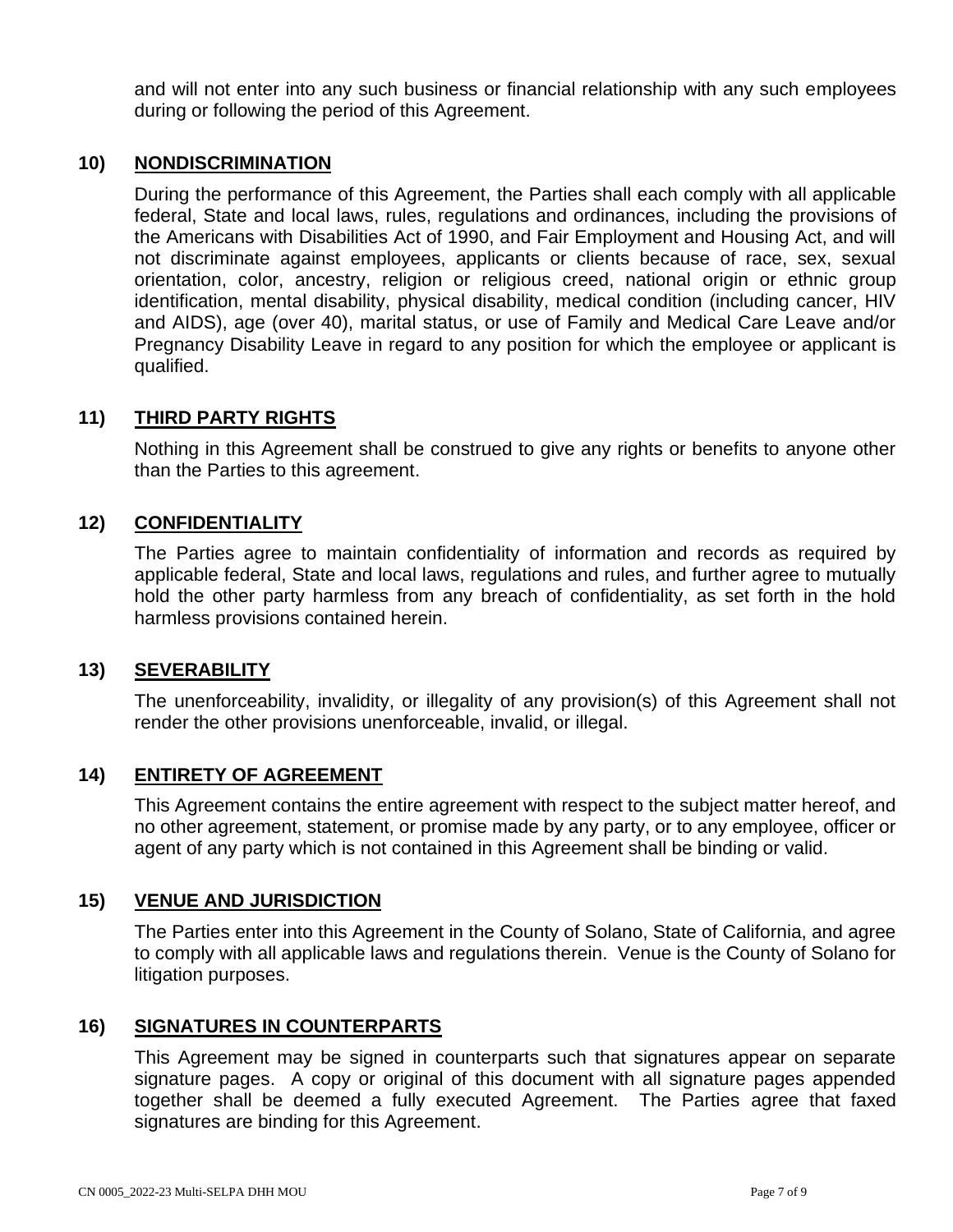IN WITNESS WHEREOF, the parties hereto have caused their duly authorized representatives to execute this Agreement as of the day first above stated:

| <b>CONTRA COSTA SELPA</b>                                       |                                 | <b>MARIN COUNTY SELPA</b>   |                                     |
|-----------------------------------------------------------------|---------------------------------|-----------------------------|-------------------------------------|
| <u>maryann frates</u><br>maryann frates (Jun 9, 2022 12:39 PDT) |                                 |                             |                                     |
| (signature)                                                     |                                 | (signature)                 |                                     |
| <b>Print Name:</b>                                              | maryann frates                  | <b>Print Name:</b>          | Jon Lenz                            |
| Title:                                                          | <b>Executive Director</b>       | Title:                      | <b>Assistant Superintendent</b>     |
| Date:                                                           | Jun 9, 2022                     | Date:                       | Jun 10, 2022                        |
| <b>NAPA SELPA</b>                                               |                                 | <b>SOLANO COUNTY SELPA</b>  |                                     |
| myrning<br>Ginny Maiwald (Jun 13, 2022 14:48 PDT)               |                                 | Andrew Ownby                |                                     |
| (signature)                                                     |                                 | (signature)                 |                                     |
| <b>Print Name:</b>                                              | <b>Ginny Maiwald</b>            | <b>Print Name:</b>          | Andrew Ownby                        |
| Title:                                                          | <b>SELPA Director</b>           | Title:                      | <b>Assistant Superintendent</b>     |
| Date:                                                           | Jun 13, 2022                    | Date:                       | 06/09/2022                          |
|                                                                 |                                 |                             |                                     |
| <b>TRI-VALLEY SELPA</b>                                         |                                 | <b>VALLEJO COUNTY SELPA</b> |                                     |
| Nanette Gray<br>Nanette Gray (Jun 14, 2022 11:17 PDT)           |                                 | Rachel Chang                |                                     |
|                                                                 |                                 |                             |                                     |
| (signature)                                                     |                                 | (signature)                 |                                     |
| <b>Print Name:</b>                                              | Nanette Gray                    | <b>Print Name:</b>          | Rachel Chang                        |
| Title:                                                          | <b>Senior Director</b>          | Title:                      | Director of Special Education/SELPA |
| Date:                                                           | Jun 14, 2022                    | Date:                       | Jun 10, 2022                        |
|                                                                 |                                 |                             |                                     |
| <b>YOLO SELPA</b><br>Elizabeth Engelken                         |                                 |                             |                                     |
| Elizabeth Engelken (Jun 14, 2022 09:35 PDT)<br>(signature)      |                                 |                             |                                     |
| <b>Print Name:</b>                                              | Elizabeth Engelken              |                             |                                     |
| Title:                                                          | Assistant Superintendent, SELPA |                             |                                     |
| Date:                                                           | Jun 14, 2022                    |                             |                                     |